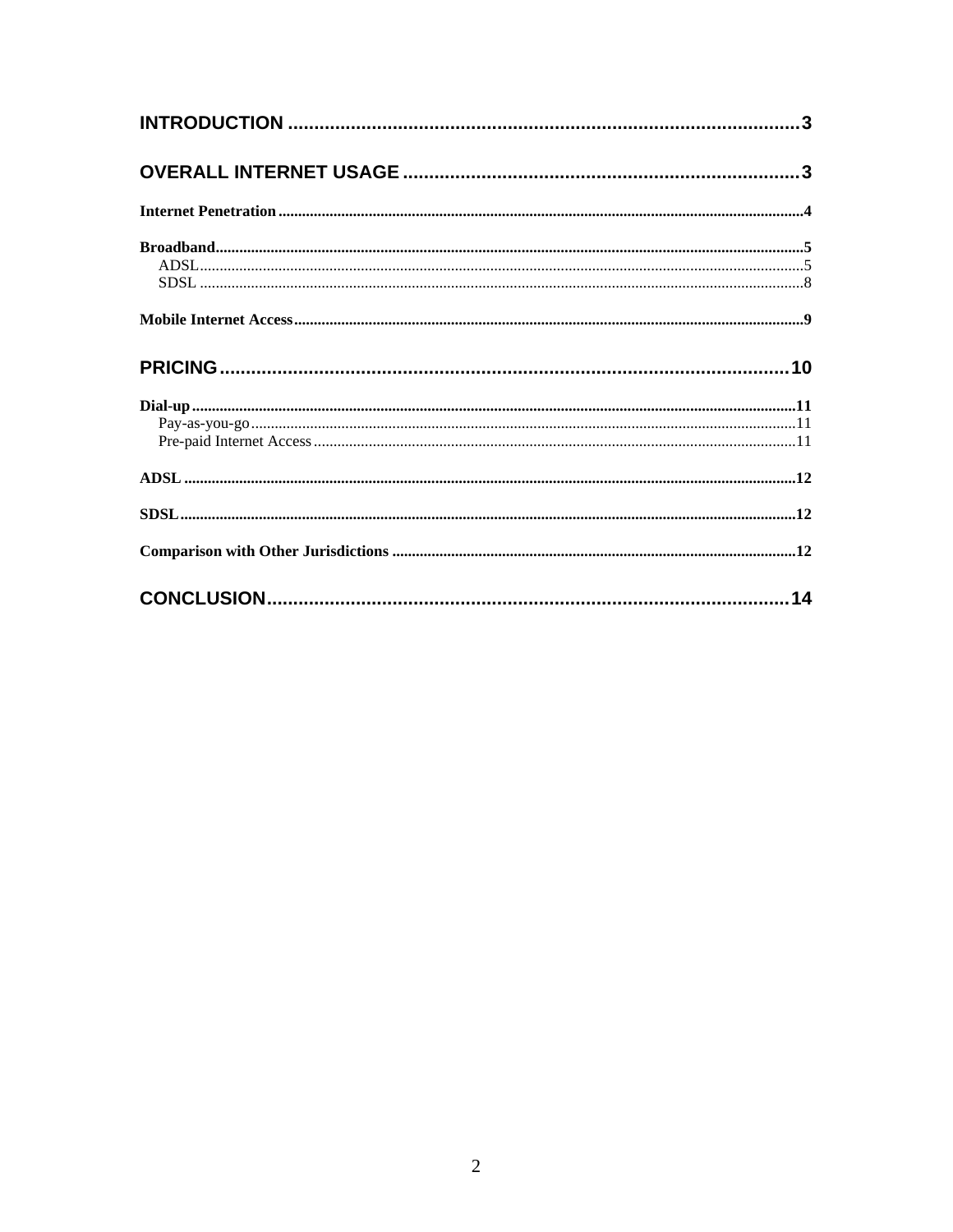## <span id="page-2-0"></span>**Internet Usage in Jersey – JCRA 2006 Trend Report**

## **Introduction**

In common with regulatory authorities in other jurisdictions the JCRA monitors usage of the Internet and the means by which users access the service.

Internet access is available in Jersey through a number of Internet Service Providers (ISPs) both on-Island and off-Island. Because of technical issues broadband is only available from on-island ISPs, while restrictions on interconnection to Local Rate (0844 and 0845) and Freephone (0800) Internet services, means not all dialup ISP's are accessible from Jersey.

## **Overall Internet Usage**

During 2006 the number of ISP and Internet access accounts among all operators in Jersey grew by 14.5% overall. This is shown in Figure 1 which also shows the percentage growth of broadband connections as a factor of the overall total. The number of ISP accounts is somewhat distorted by the methodology of assessing usage of dialup adopted by ISPs, since many of their dialup customers may also have and use a broadband account. However, this is a measurable increase on 2005.

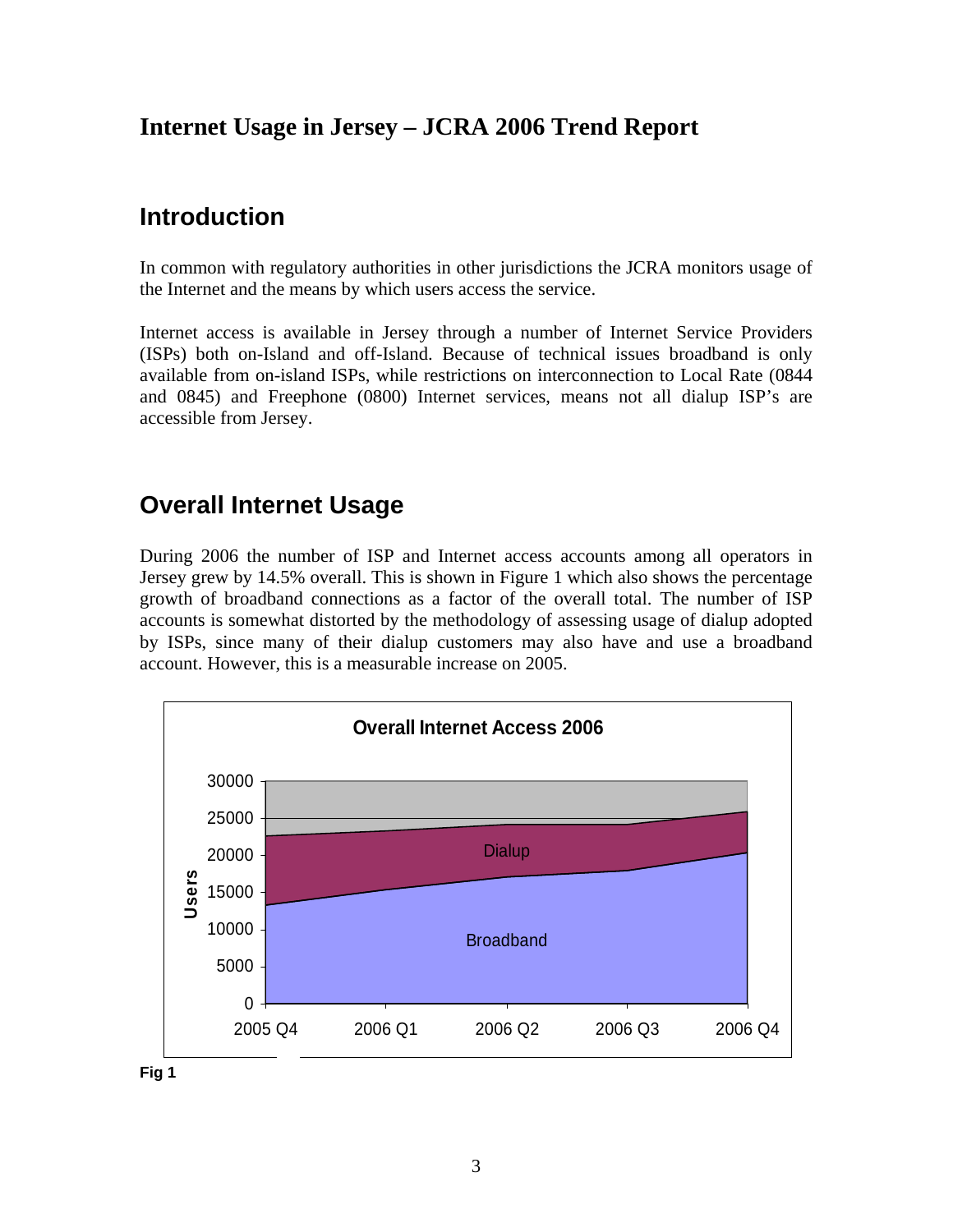<span id="page-3-0"></span>Dial-up accounts (Figure 2) declined by approximately 32% to 5516 which seems to show that users are substituting dialup with broadband. There is still some difficulty in determining the exact number of dialup accounts since there are many consumers who use accounts outside of Jersey, typically ISP services accessed by prefixes 0800 and 0844 or 0845, which are not within the JCRA statistical capture boundary. However, AOL estimates that there are still around 700 users are registered on their service but recognize that these users do not necessarily use AOL as their primary provider, but retain email accounts or use AOL dialup when travelling. There is a plateau between quarters 1 and 3 of 2006 which may indicate that the registered users of dialup have perhaps not been accurately assessed as mentioned above.



**Fig 2.**

 $\overline{a}$ 

#### *Internet Penetration*

Overall penetration of Internet usage is sometimes interpreted as the number of ISP registered accounts as a percentage of the population, and sometimes as a percentage of the number of households in the jurisdiction. According to the States of Jersey Statistical Review 2002 there are 35,562 households in the Island and the JCRA estimates 25,939 registered ISP accounts at the end of 2006, an increase of 3,435 on 2005. This would represent a penetration of about 73% which is above the UK at  $57\%$ <sup>[1](#page-3-1)</sup>. However, it is known that the housing stock has marginally increased since the 2001 census statistics were collected. Broadband penetration by household is 57% which is above the UK at  $40\%$ <sup>[2](#page-3-2)</sup>

It would appear from that information that the overall penetration of access has increased by about 1[3](#page-3-3)% and is well above the  $EU(15)^3$  average of 55%.

<span id="page-3-1"></span><sup>&</sup>lt;sup>1</sup> National Statistics  $\frac{http://www.statistics.gov.uk}{http://www.statistics.gov.uk}$ <br>
<sup>2</sup> Of com Talacommunications Market Benert 200

<span id="page-3-2"></span><sup>&</sup>lt;sup>2</sup> Ofcom Telecommunications Market Report 2006 http://www.ofcom.org.uk

<span id="page-3-3"></span><sup>&</sup>lt;sup>3</sup> Source: EU<http://epp.eurostat.cec.eu.int/>and OECD http://www.oecd.org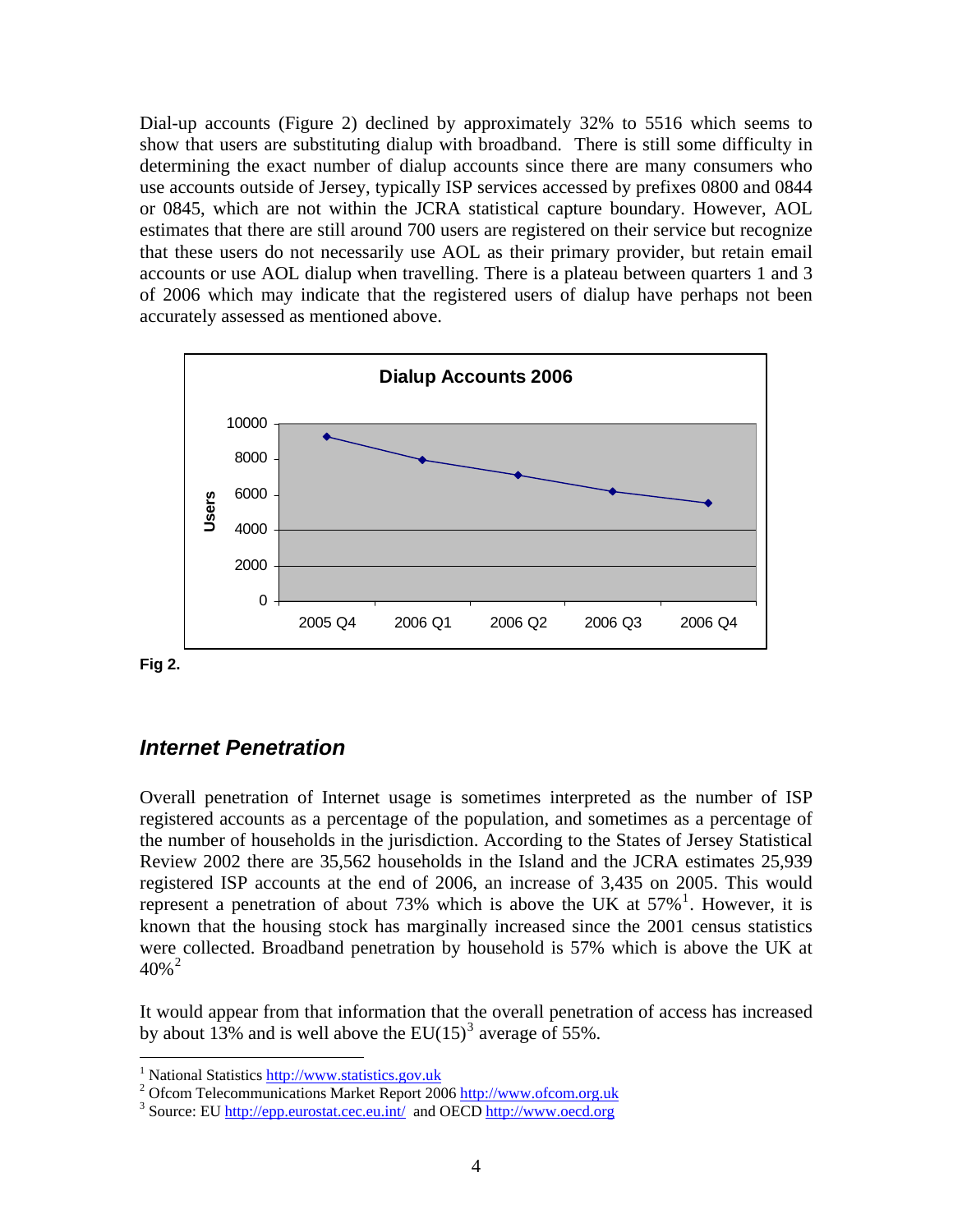<span id="page-4-0"></span>Overall market share by operator is shown in Figure 3



#### **Fig 3**

### *Broadband*

In the last year or so the broadband service offered by JT as both a retail and wholesale product has changed substantially. In 2005 the basic rate for download was 512kb/s and upload 384kb/s. At the end of 2005 JT introduced a cheaper 'entry level' product at the lower rate and increased its basic offer to 1Mb/s download while maintaining the same upload rate, although it increased the contention ratio from 40:1 to 50:1 potentially reducing user experience at peak times.

At the end of 2006, JT again revamped its service, eliminating the1Mb/s offer and quadrupling the maximum speed on its entry level product to 2Mb/s. This was accompanied by heavy promotion by both island DSL providers. At the same time a number of other broadband offers were eliminated from the available portfolios.

### **ADSL**

Broadband growth has been steady throughout the year. Figure 4 shows the growth during the 12 month period. The number of broadband subscriptions across all available offers was 20,423 at the end of 2006.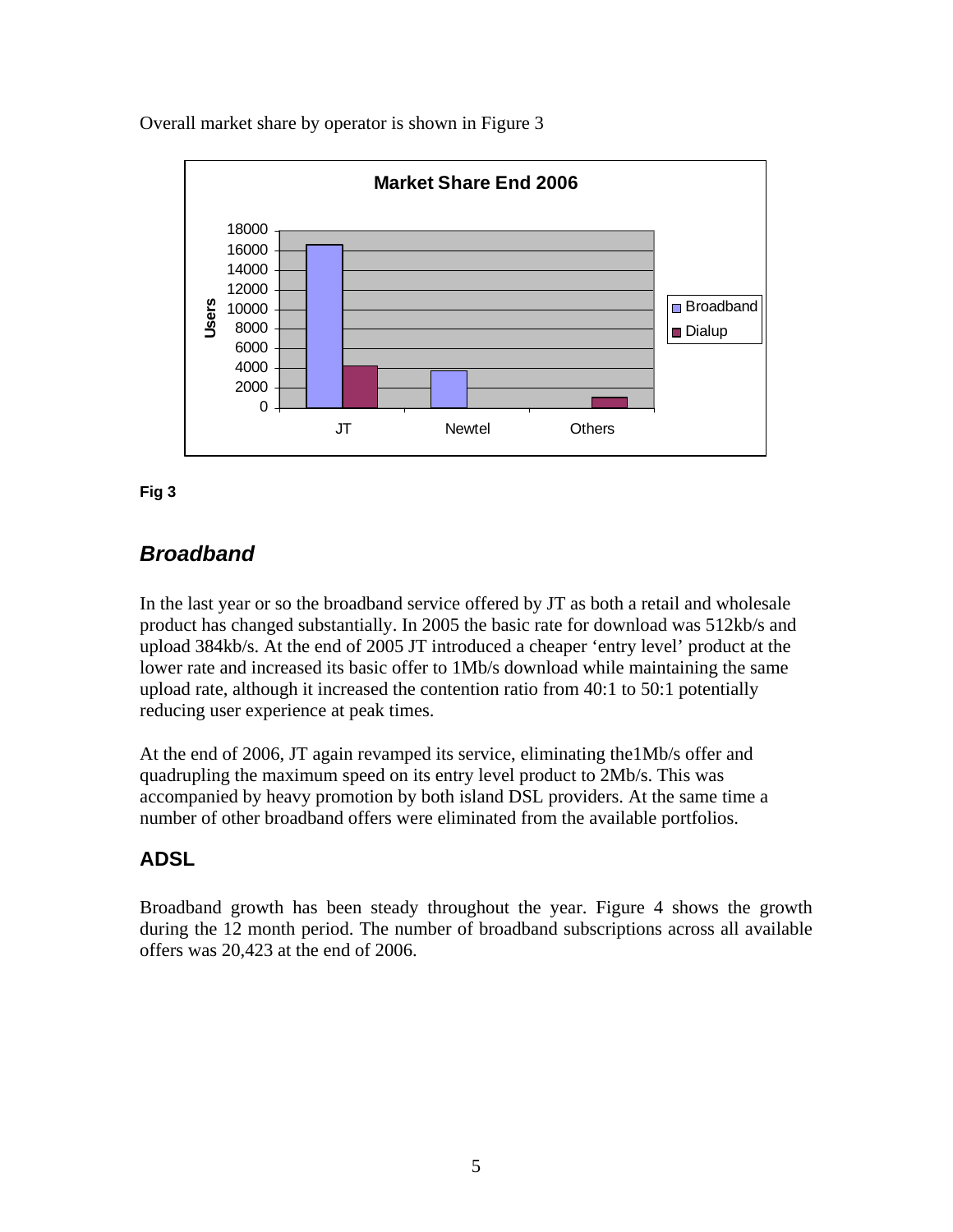

#### **Fig 4**

The growth of broadband has largely been at the expense of declining dialup access as users switched to the faster service. However, there appears to have been a slight increase in the overall number of Internet users and this may accounted for by a slightly larger increase in broadband take up against dialup movers or as a statistical anomaly caused by, for example, users moving from off-island dialup providers that are not captured by JCRA statistics.. Users who use the Internet for more than about 23 hours a month on average would have found a net cost benefit in switching to a broadband access service (see below). This would be especially so for those users who previously rented a separate fixed line for Internet modem access.

The trend in switchover from dialup to broadband is illustrated in Figures 6. Predicting the ultimate penetration of broadband access is difficult as technology and the services offered develop. For instance, a lower priced basic service was introduced at the end of 2005 which had the effect of increasing the number of users in the faster (1Mb) service as users seemed to wish to retain the new faster service rather than opt for a lower cost. This has been repeated in the last quarter of 2006, although there is now effectively no lower cost option.

Some users may not wish to switch to broadband, especially if they are low users or only use their access to recover email. For this group there is perhaps also little incentive to change since the additional cost provides little net benefit. Moreover, this is possibly also a group that would not necessarily subscribe in future to more advanced broadband services for financial or other reasons.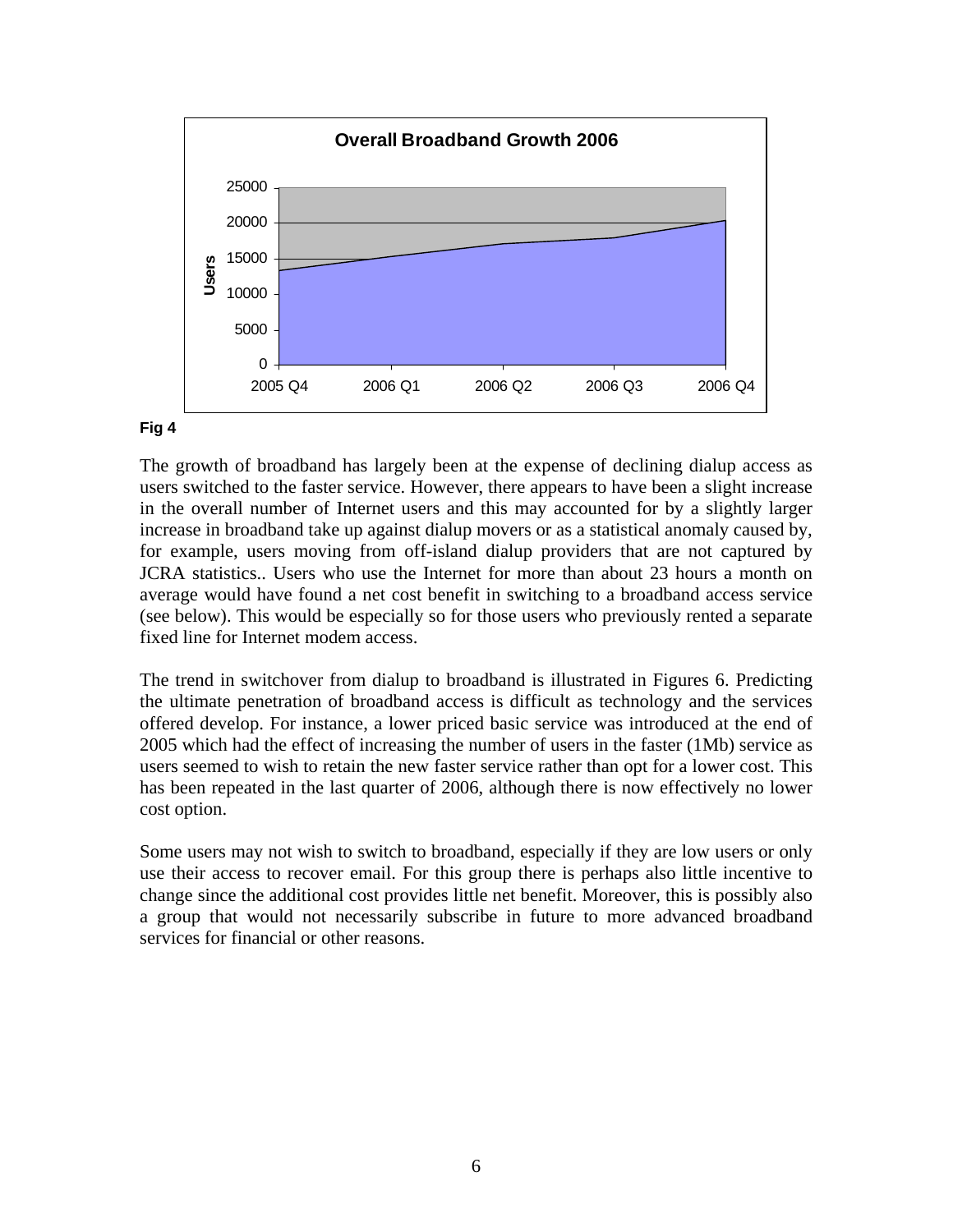

The number of broadband users increased by more than 50% during the last 5 quarters. Not all of this growth can be explained by consumers moving from dialup, but as noted in previous reports, the method of data collection of dialup users by some ISP's does not allow for accurate figures. Nevertheless, the overall growth as shown in Figure 5 has been quite linear (see overlay line) up until the last quarter of 2005 when lower prices were introduced this followed a slight slowing during quarter 3. Growth was slightly elevated during quarters one two and three of 2006 then it was followed by heavy promotion accompanying the service change to 2Mb/s during the last quarter which resulted in an upward lift in numbers at the year end.

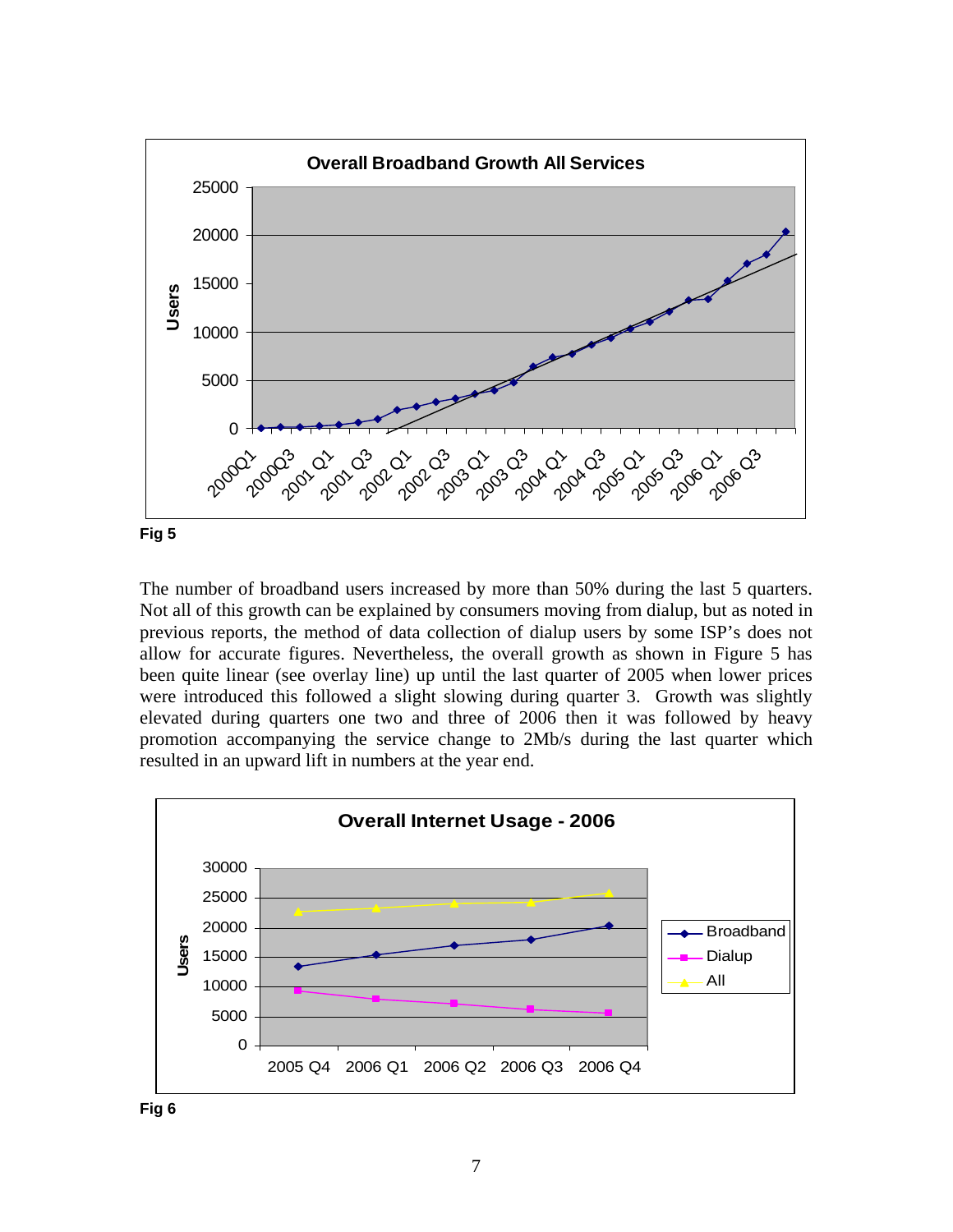<span id="page-7-0"></span>Since the end of 2006 there are now only two broadband offers available from suppliers. These are split into basic, which is served at 50:1 contention and Premium which is at 20:1 contention. Figure 7 illustrates the ratio of premium service users to the overall total of broadband users.

The contention ratio expresses the number of other users sharing the availability of the maximum bandwidth at any given time. The worst case is that downloaded data will be reduced by the bitrate/contention ratio, for example  $2Mb/s / 20 = 100kb/s$ . In practice, the traffic variations on any given DSLAM will rarely reach this base level unless the concurrent users are very high users of information download. This can occur if some users configure their connection to use as Peer to Peer networks or connect to streaming video or audio services. Management of users over the available DSLAMs can mitigate this problem.



**Fig 7**

Changes in the available JT products means that only one download rate is now on offer, 2Mb/s. Differentiation, therefore, is by contention ratio alone

### **SDSL**

SDSL introduced in 2005 enables users to create Virtual Private Circuits across the service or the Internet. JT has recently offered three products as both retail and wholesale these being 1Mb/s, 1.5Mb/s and 2Mb/s. However, at the end of 2006 all products were uplifted to the 2Mb/s rate with contention at 5:1. The current usage is shown in Figure 8 the subsets of lower rates previously available have not been included only the total number of users is shown.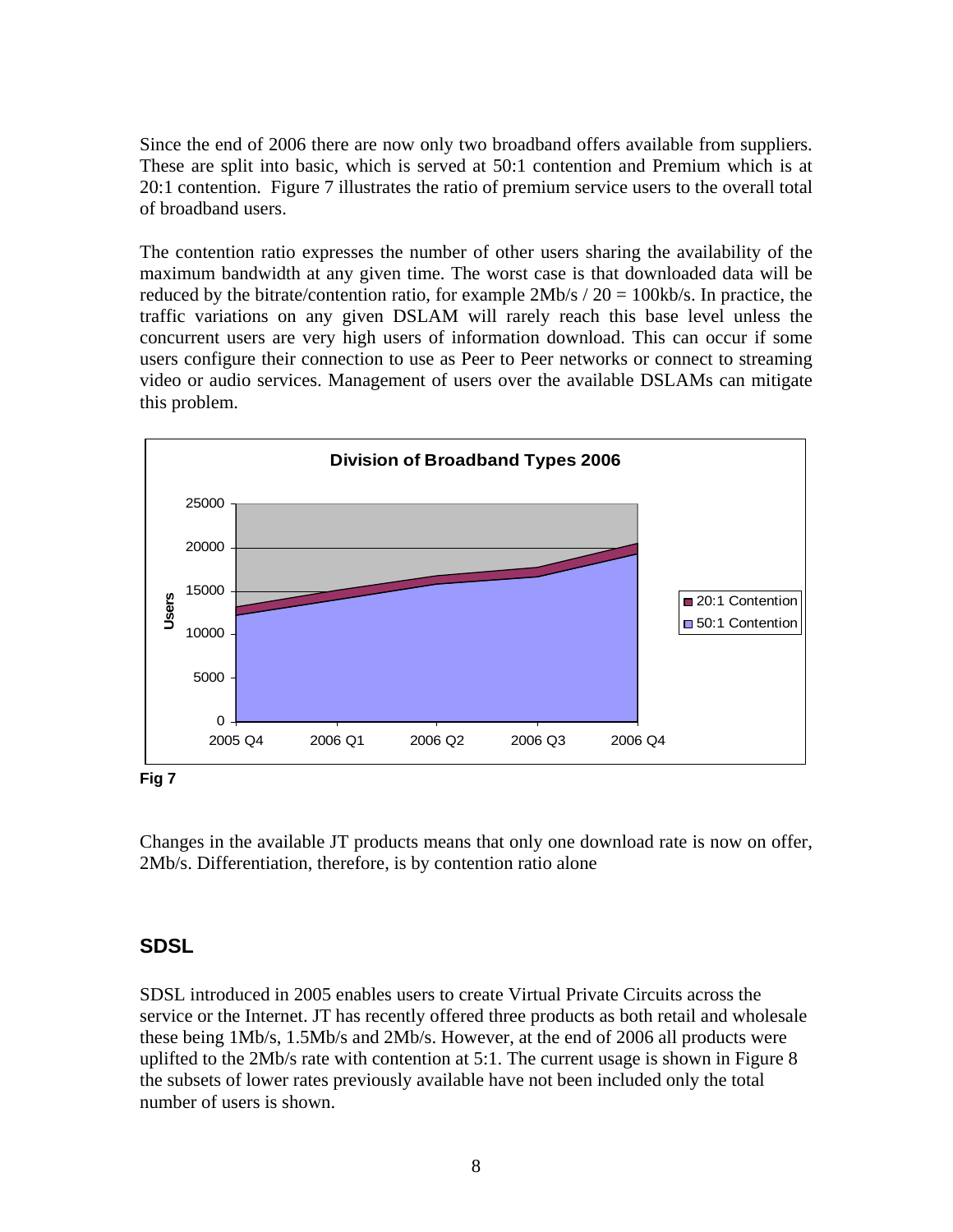<span id="page-8-0"></span>

#### **Fig 8**

### *Mobile Internet Access*

Access to the Internet via mobile telephones was enhanced during 2003 as JT introduced their GPRS and then later MMS services. Both these services are also available from Cable and Wireless on its Sure Mobile service.

JT had formerly been provided via dialup services in much the same way as for fixed lines (this service is still available). However, the data speed available over the built-in mobile phone modems limits data transfer speeds to 9600 baud. This lower speed did not enable full Internet services but did enable email for some users.

Using GPRS improves the user experience of mobile internet access and makes mobile services more affordable and scalable for business users that may wish to enable mobile functionality for travelling staff.

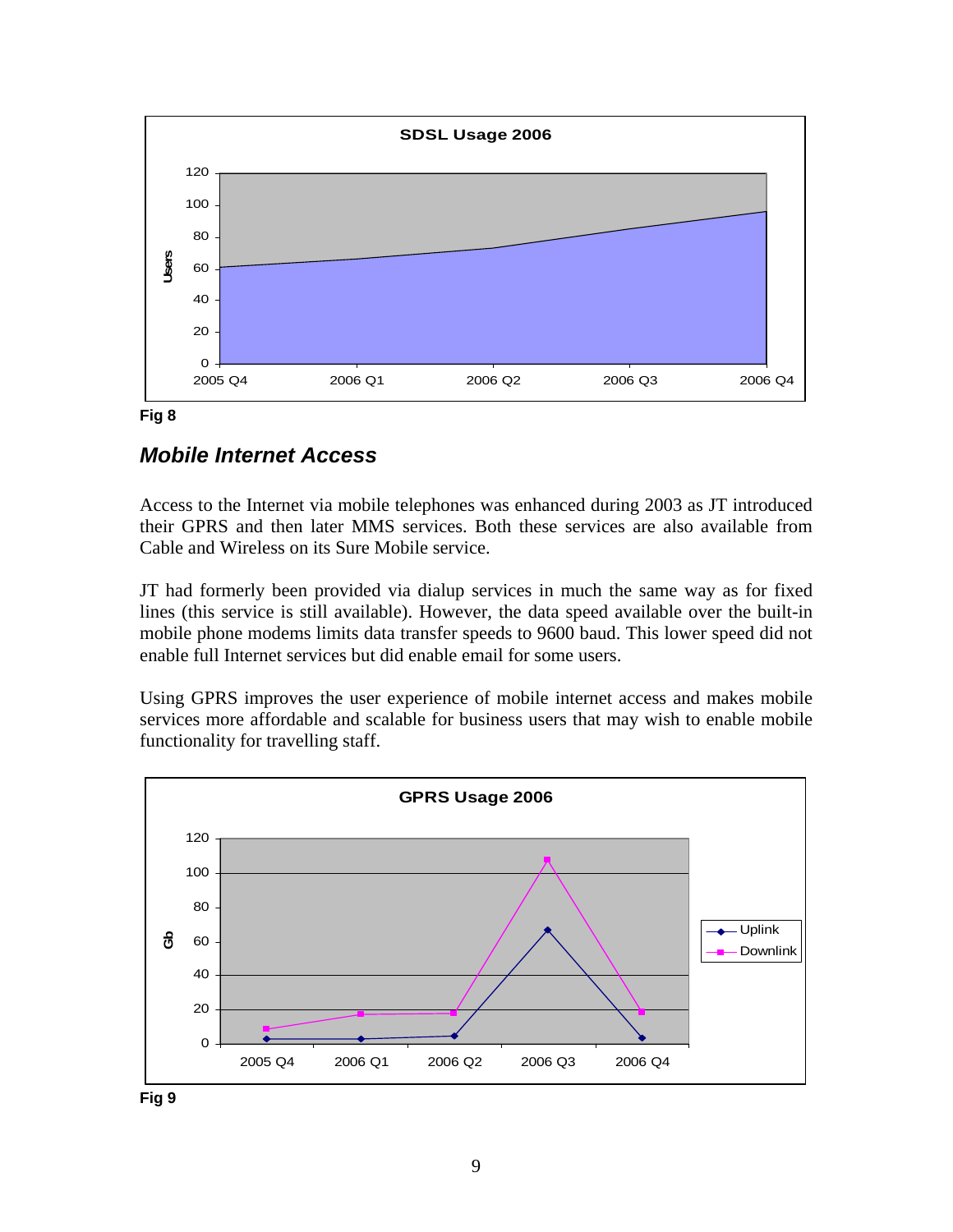<span id="page-9-0"></span>Figure 9 shows the average bandwidth usage of the JT GPRS service during 2006. Data for other operators will not be available until 2007. The reason for the peak during the  $3<sup>rd</sup>$ quarter 2006 (shown at Q3 on the graph) was due to JT promoting its WAP services with a free connection offer. The usage, however, has not been sustained and usage levels have returned to the levels before the promotion. In a recent report<sup>[4](#page-9-1)</sup> it is claimed that mobile users are generally losing interest in mobile Internet services. It remains to be seen whether mobile operators can discover the "killer application" that will encourage both business and residential users to take up more bandwidth. Business currently tends to use low bandwidth applications such as email.

# **Pricing**

 $\overline{a}$ 

In Jersey there are a number of payment schemes available for Internet access, depending on the ISP and/or the method of connecting.

For dial-up customers there is a choice of connecting either through a pay-as-you-go service or by monthly subscription. The monthly subscription ISP services provide the user with more facilities than the pay-as-you-go service but access is through a normal directory number, which is billed at the standard rate.

ADSL services are provided by two island operators for a fixed monthly fee, with no addition call charges. At the end of 2005 JT introduced a lower broadband rate which reduced the basic connection charge but at the same time applied limits to usage. The same service was also available from other providers. At the end of 2006 the basic rate product was uplifted to 2Mb/s and, although JT continued to apply limits, Newtel provides an unlimited version. Pricing has fallen significantly over the last few years. The 2Mb/s product is now standard but whether individual users will receive the full rate will depend on a number of factors including distance from the nearest DSL node, quality of the connection and the prevailing contention rate.

Dial-up rates are set at a maximum data rate of 56kb/s, which equates to a real data rate of 45kb/s, but the actual rate experienced by a user will depend on their own modem and the quality of the telephone line over which they are connecting together with the contention experienced on the ISP uplink between the exchange terminal modem and the Internet. Access is also available over ISDN services, where data rates of 64kb/s or 128kb/s may be achieved with more certainty. However, ISDN has declined in popularity since the introduction of ADSL and now represents an insignificant contribution to the overall data.

<span id="page-9-1"></span><sup>&</sup>lt;sup>4</sup> Forrester Research http://www.forrester.com/Research/Document/Excerpt/0,7211,41010,00.html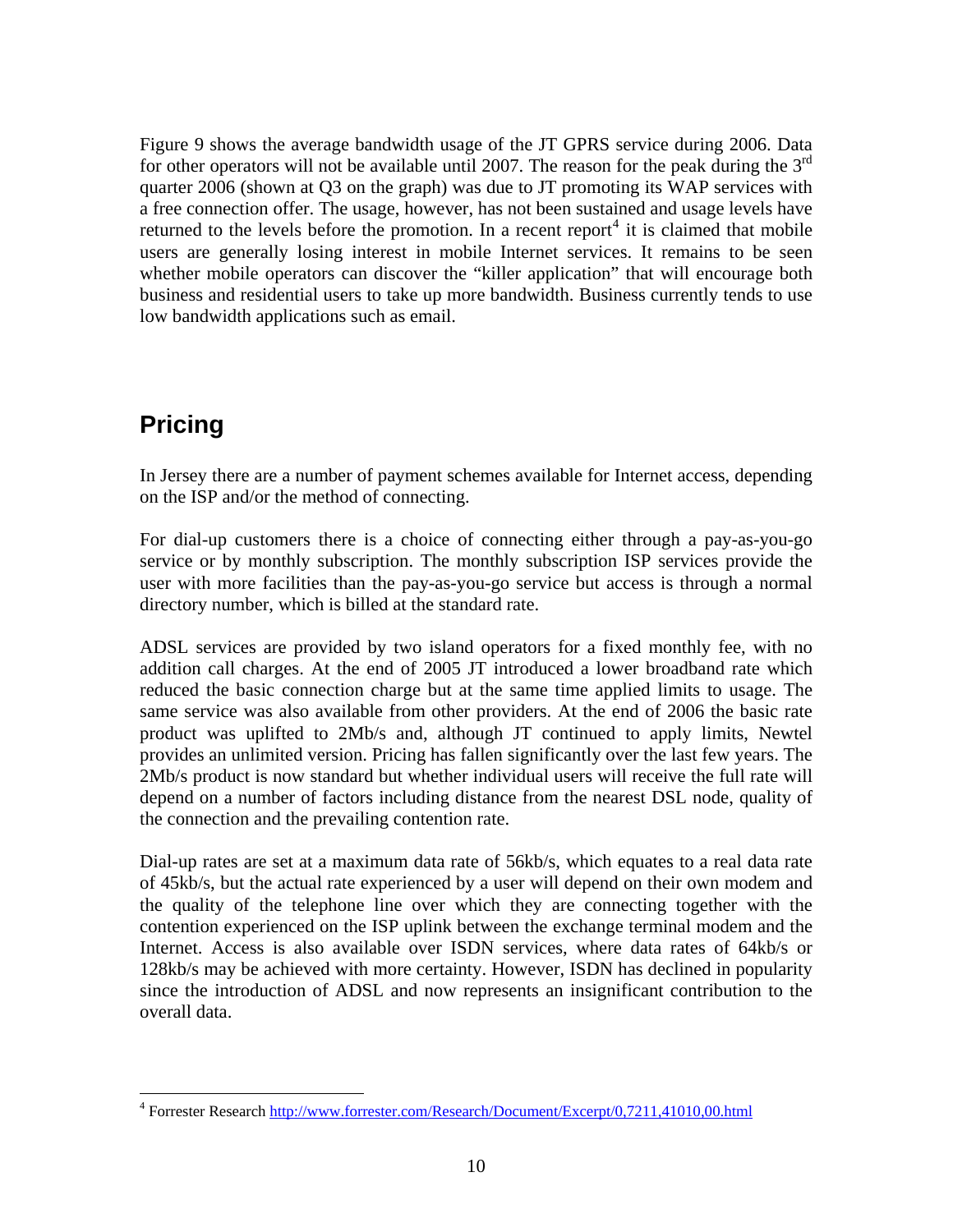### <span id="page-10-0"></span>*Dial-up*

### **Pay-as-you-go**

The local call charging methodology in Jersey is quite different from that in other jurisdictions. Currently, there is a minimum call charge of 7p for a period of up to 30 minutes; thereafter, it is charged pro-rata for all subsequent time. The minimum charge level also applies to the pay-as-you-go service which, on a standard line, is nominally 1p per minute evenings and weekends and 2p per minute at other times. This is accessed via a "Local Call Rate" 0845 number although the minimum 7p charge is applied. Thus a user must remain on line for a minimum period of 7 minutes (or 3.5 minutes peak rate time) to obtain par value. This makes the overall calculation of comparators somewhat difficult, if, for example, a low usage Internet user only logs on occasionally to send and/or receive email for less than the par value time. Therefore, although the headline rate is a per-minute rate, the actual rate can be aggregated to be slightly more. The Internet access services providers using this method of connection do not provide any POP mail, web space or other "value added" ISP services such as spam filtering and firewalling.

Based on this assumption, then the comparator rate against ADSL offers will be, on average, between 23 hours and 28 hours of Internet usage per month. That is around 1 to 1¼ hours per day, typically during the lower rate period at evenings and weekends. This comparator assumes the various price offers available for ADSL services, see below.

### **Pre-paid Internet Access**

Pre-paid Internet access in Jersey is accessed either via a local directory number or via a Freephone (0800) number. Of the available 0800 service providers only AOL still offers services in Jersey. This is largely due to technical trunk routing issues. AOL's service is £13.99/month for a maximum of 30 hours access, thereafter, access is charged at 1p per minute for all additional time. AOL explains that this is because of the additional costs involved with providing 0800 services to the Channel Islands.

PSI Link and Newtel (formerly Localdial) offer Internet access via a local directory number. These providers charge between £14.50/month and £14.99/month for a full ISP service including POP mail, web space and other value-added services, the range of which depends on the actual provider. Access charges are again set at 7p for 30 minutes with subsequent minutes at pro-rata rate, although there is also a minimum charge of 7p which means that users must stay on line for at least 30 minutes per access to gain par value. Using this method of access, and assuming an offset for the minimum charge, users would need to use between about 28 hours to 42 hours per month to justify changing to ADSL. This equates to between 56 minutes to 80 minutes of Internet access per day. At this rate, subscription to the basic broadband service is highly attractive even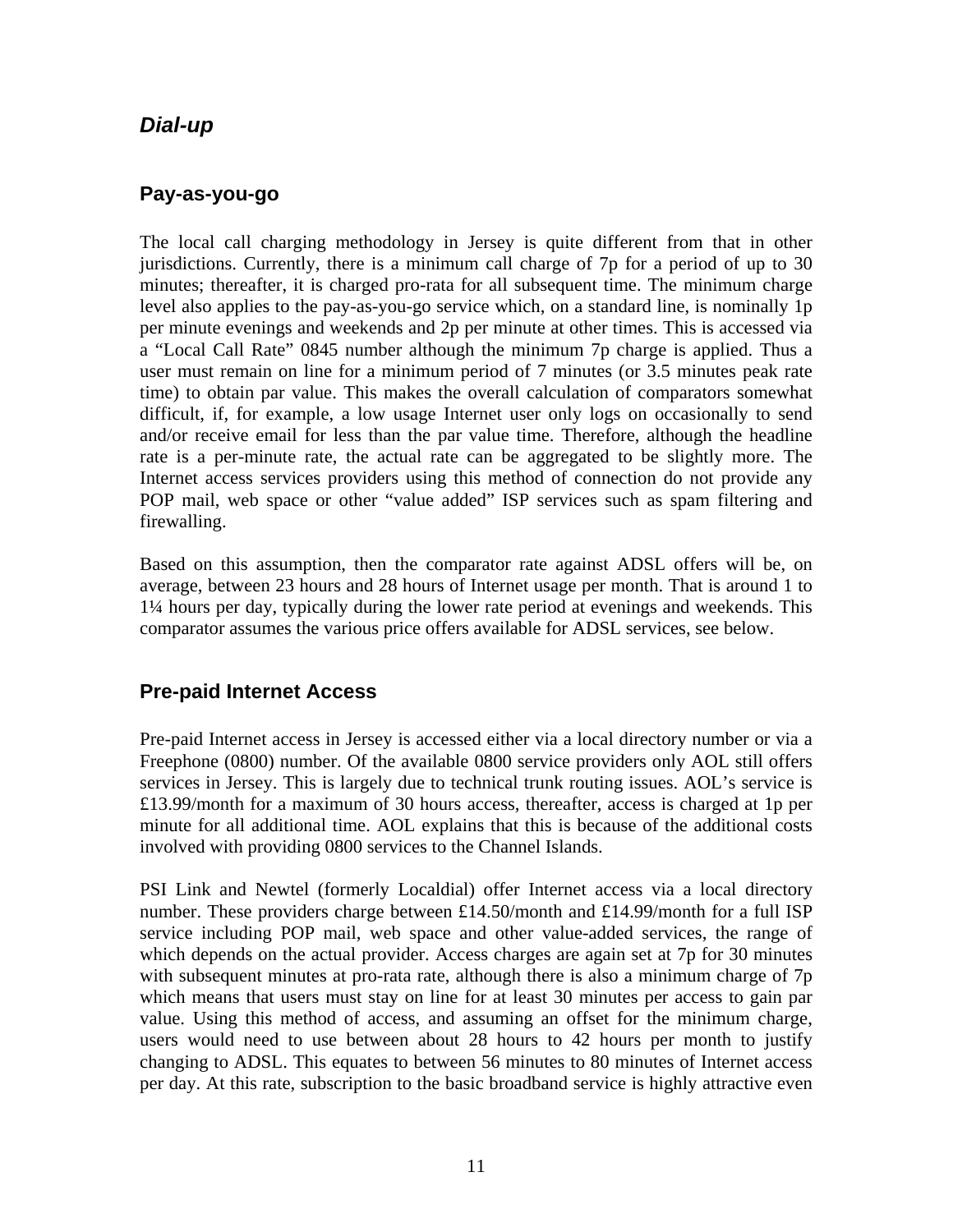<span id="page-11-0"></span>for a moderate user, especially in consideration of the improved user experience and the ability to continue using the normal telephone service while online.

### *ADSL*

All ADSL services rely on the provision of services by Jersey Telecom (JT) either through their own retail division or by way of wholesale access for other ISP's.

Currently, JT offers a range of products for residential and business customers in various packages of bandwidth and contention ratios which range from 20:1 to 50:1. Previously, JT offered a 40:1 service but under its new offer this has been withdrawn and, in addition, download limits have been imposed on its own retail products.

Consequently, prices for such services are determined to a greater or lesser extent by the wholesale price, therefore there is a tendency for price similarity between suppliers. Pricing has now dropped to £16.99 from Newtel and £17.99 from JT for a 2Mb/s service.

### *SDSL*

During 2004 JT launched their Symmetrical Digital Subscriber Line product which enables data transfers at the same rate in either direction.

For this service pricing is considerably higher than ADSL products. The standard 2Mb/s product is currently priced at £229.00/month at 5:1 contention ratio.

### *Comparison with Other Jurisdictions*

Prices across the entire EU have been largely stable over the last 12 months following dramatic reductions the previous year, but download speeds have continued to improve and many ISPs now offer VoIP services at the same price. Table 1 below gives a sample of prices in Euros per month and download bandwidth in different jurisdictions. It should be noted that direct comparison is difficult because of the mix of speed, contention ratios and services offered by each supplier. The table make comparisons with popular offerings among a range of EU countries.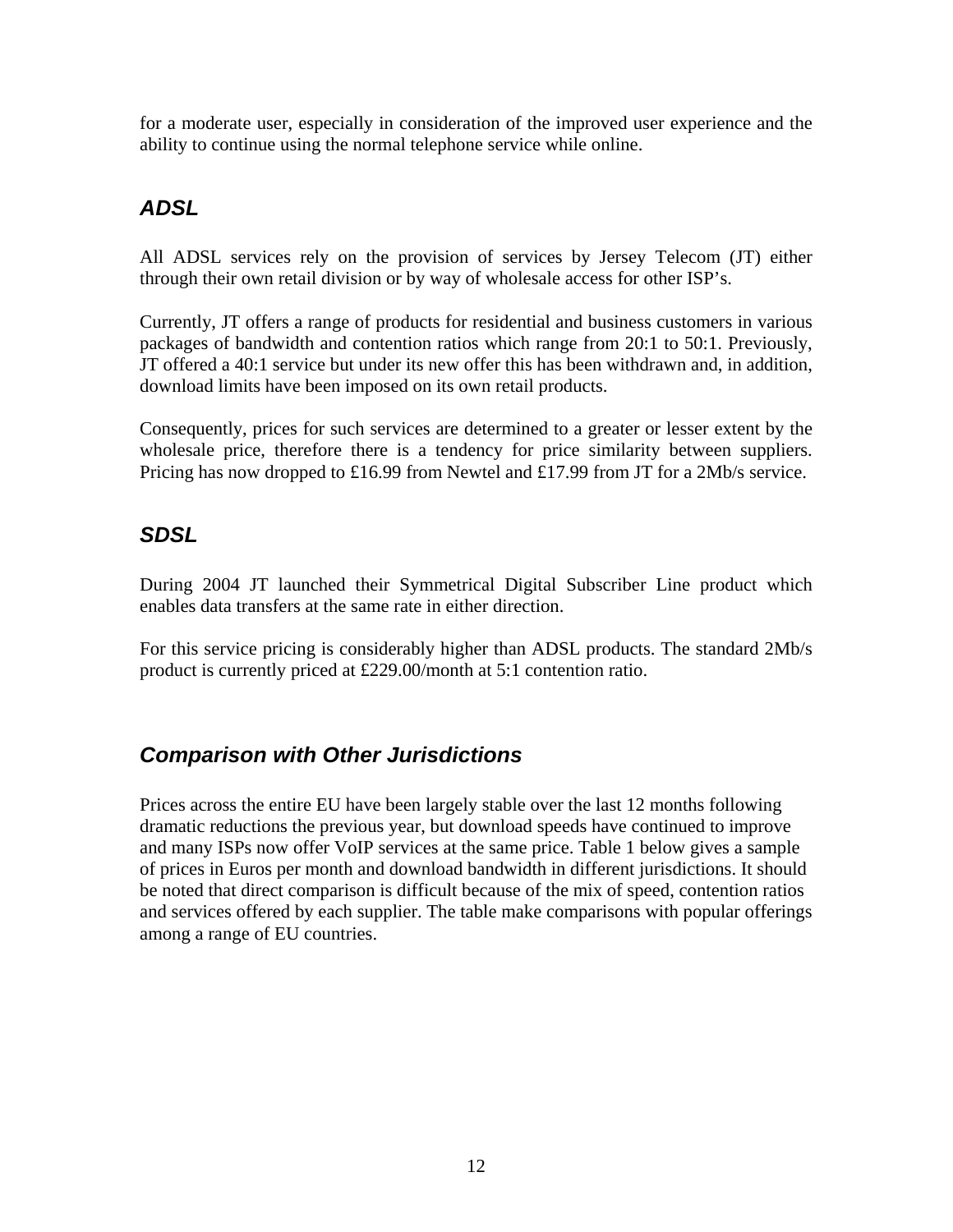| <b>Jurisdiction</b> | <b>Provider</b>  | <b>Download BW</b> | Price € | <b>Notes</b>               |
|---------------------|------------------|--------------------|---------|----------------------------|
| France              | free             | 20Mb/s             | 29.99   | Burstable * ‡              |
| <b>Netherlands</b>  | Orange           | 20Mb/s             | 22.95   | Includes VoIP*             |
| <b>Belgium</b>      | Scarlet          | 4Mb/s              | 24.99   | Burstable † 10gb/mth limit |
| Liechtenstein       | Telecom FL       | 3mb/s              | 49.00   | Download 150kb/s           |
| UK                  | Virgin           | 8Mb/s              | 22.50   | Burstable * +              |
| Hull                | Kingston Comms   | 8Mb/s              | 22.50   | Unlimited +                |
| Jersey              | JT               | 2Mb/s              | 27.00   | 20Gb/mth limit             |
| Jersey              | Localdial/Newtel | 2Mb/s              | 25.50   | Unlimited                  |
| Guernsey            | Cable and        | 1Mb/s              | 22.50   | Pay-as-you-go 300 min/mth  |
|                     | <b>Wireless</b>  |                    |         |                            |
| Guernsey            | Cable and        | 1Mb/s              | 37.50   |                            |
|                     | <b>Wireless</b>  |                    |         |                            |
| <b>IOM</b>          | Manxnet          | 2Mb/s              | 34.50   | 10Gb/mth/limit             |

**Table 1** 

\* Free national calls included in package and reduced international call rates

† The maximum rate depends on prevailing contention

‡ Includes access to 200 TV channels

EU DSL prices have fallen over the last 12 months and the facilities offered by providers have increased. This comparison shows that ADSL residential services in Jersey are slightly above the middle of EU comparative costs although below the mean price - see Figure 10. Almost all providers except C&W Guernsey and Manxnet offer higher rate basic services, including Kingston which until 2006 only offered only a maximum of 1Mb/s. However, many EU ADSL providers also include voice telephony packages (VoIP) in base price and where it is not, prices are substantially lower.



**Fig. 10**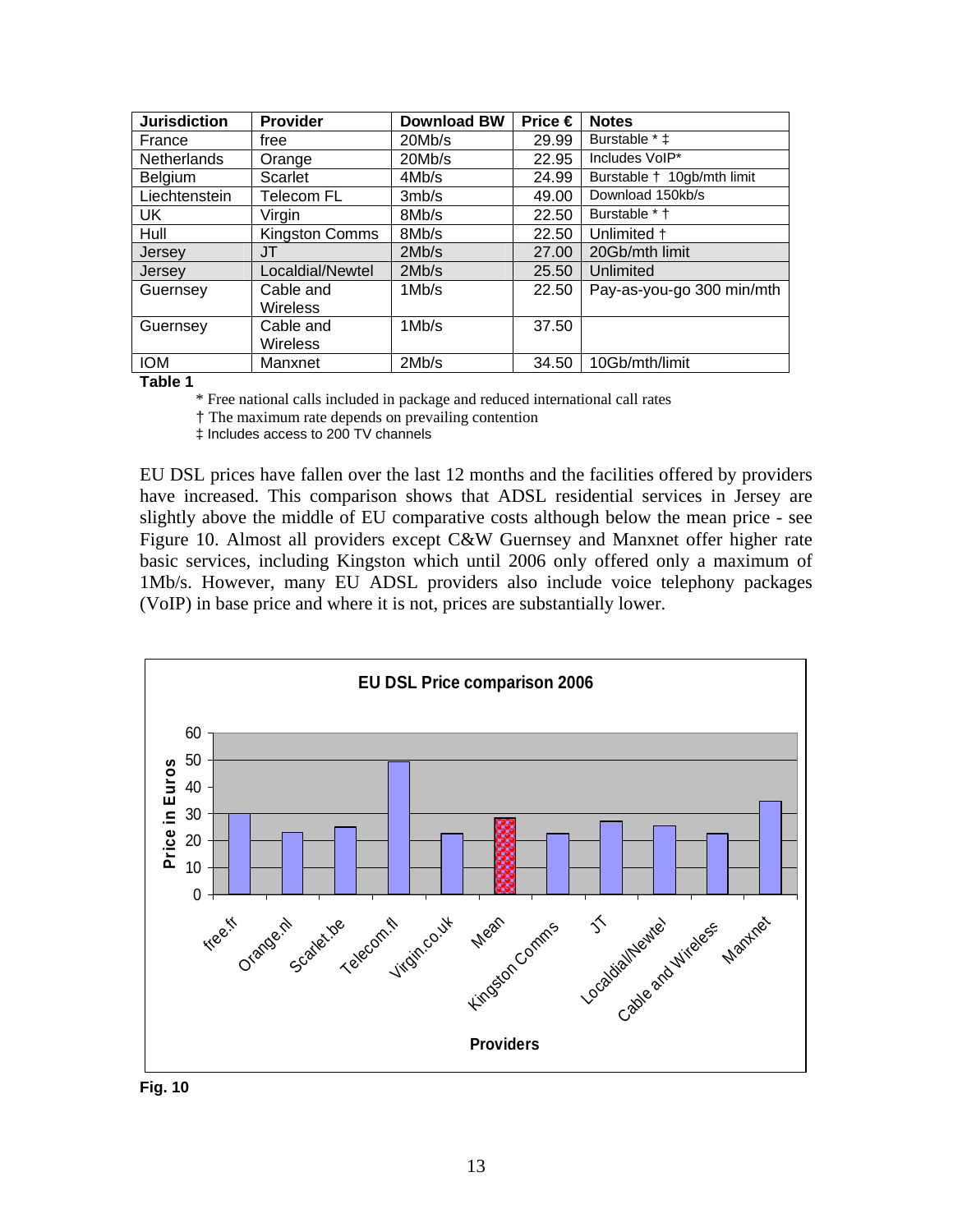# <span id="page-13-0"></span>**Conclusion**

According to the latest data, Internet usage and penetration in Jersey is comparable to that of other jurisdictions. The penetration of broadband as a percentage of all Internet accounts is about 63%. As a percentage of the overall population of  $88,200^5$  $88,200^5$ , which is a common measure used by EU regulatory authorities, this represents about 23%, which is on par with the EU (15) average but below the EU top 5.

The uptake of ADSL is likely to continue on this upward trend for the foreseeable future, stimulated by lower entry-level costs introduced at the end of 2005 and better experience of e-services (such as online banking and mail order) required by consumers. The available data shows that the uptake is approximately linear, with an average increase of about 9% annually, following a surge in accounts at the end of 2003 as a result of price reductions accompanied by heavy promotion. This was partly repeated with the introduction in late 2005 of lower prices and associated promotion by ISPs and will also be likely with the latest changes at the end of 2006 to higher rates followed my more heavy promotion.

Statistically measuring the penetration of Internet access in the population is difficult to determine exactly. The number of households with Internet access is high, but the average household in Jersey is 2.38 persons. Additionally, there are a high number of households (64%) which have only one or two occupants and 28% which have only one, and these households are occupied by younger salary-earners more likely to own a Personal Computer than some of the other demographic groups. On the other hand, low occupancy accommodation coupled with employment that has Internet access may limit Internet usage at home. The falling fixed line uptake may be slowed by more ADSL Internet access, but many low occupancy households may opt for only a mobile telephone service especially if users have alternative options to access the Internet. Consequently, the percentage of the population with Internet access at home may be lower than the headline rate would indicate. Many people have access to the Internet through their work, the education system, public libraries and commercial Internet cafés and other outlets that offer free WiFi.

Using the average household occupancy figure of 2.38 multiplied by the total number of registered ISP and Internet access accounts, this would indicate a population penetration of 65%, similar to the distribution as a percentage of households. However, with the caveat above of low occupancy of 1 or 2 persons for almost two thirds of households, this possibly may be adjusted down to nearer 55%. This is close to the EU average but lower than the higher penetration jurisdictions such as Sweden.

Although the penetration of Internet is measured here in Jersey, the time spent online is not. However, during September 200[6](#page-13-2) in the UK, the average home user spent  $26.85^{\circ}$ hours per month surfing. This compares with 36.86 in France and 33.55 in Germany.

 $\overline{a}$ 

<span id="page-13-1"></span><sup>&</sup>lt;sup>5</sup> States of Jersey Statistics Unit  $\frac{http://www.gov.je/Statisfies/Population/}{http://www.gov.je/Statisfies/Population/}$ 

<span id="page-13-2"></span>Nielsen Inc [http://www.nielsen-netratings.com](http://www.nielsen-netratings.com/)